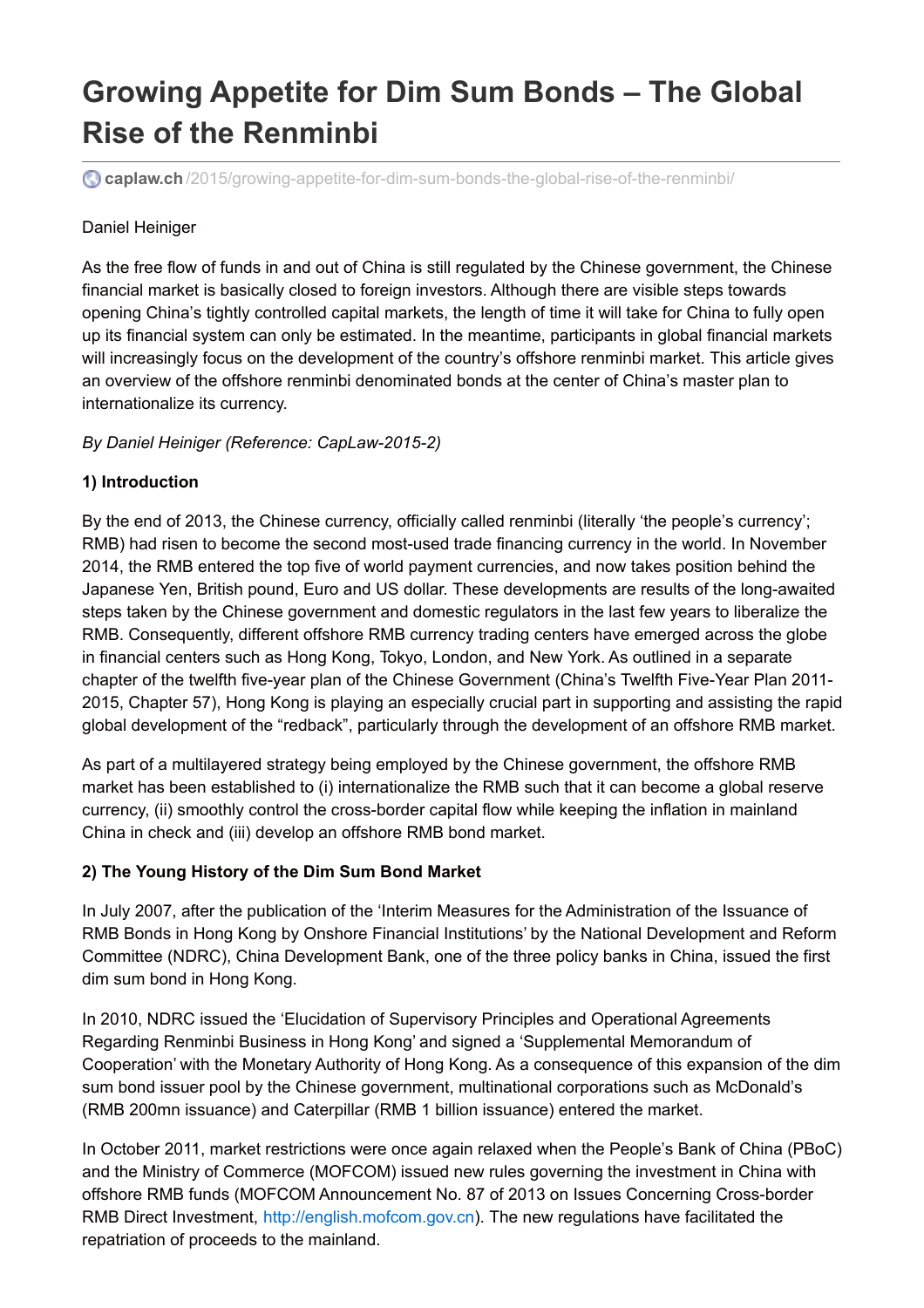During the last two years, there has been evidence that more diversified issuers entered the market and that locations other than Hong Kong, such as Singapore and London, became more active in the market (see also section 5 below). The issuance of dim sum bonds reached new record highs with a total issuance amount of RMB 371 billion in 2013 and RMB 587 billion in 2014 (HSBC, 'The A to Z of the RMB', Week in China 2014, data includes both RMB bonds and certificates of deposit).

## **3) Dim Sum Bond Characteristics**

Although the conventional terms are not used in a consistent way in the dim sum bond market, a distinction should be made between **certificates of deposit** (CD) and bonds. CDs normally have a shorter tenor than bonds, with maturities ranging from one month to five years. The short duration makes them popular with issuers like Chinese banks. In 2013, approximately 70% of the total issuance of dim sum bonds was CDs. However, according to HSBC, it is likely that the share of bonds will increase up to 40% in the near future, but CDs will remain the favorite type (ZHAO, 'The A to Z of the RMB', Week in China, 2014).

Dim sum bonds with **fixed-rate coupons** are the overwhelming majority, accounting for over 95% of all issuances and the total amount issued between 2007 and 2014. The average coupon of the dim sum bonds issuances between 2011 and 2014 amounts to 4.1%. A major part of the investor base of the nascent dim sum market are buy-and-hold investors, who welcome the fixed-rate bonds to exclude interest rate risk if they hold the bonds to maturity. Less than 5% of dim sum bond issuances between 2007 and 2012 have been bonds with floating interest rate or zero-coupon bonds (FUNG, KO, YAU, 'The Offshore Renminbi (RMB) Denominated Bonds', 2014).

Over 90% of the dim sum bonds have a **short tenor** of one to three years (ASIFMA RMB Roadmap 2014). The prevalence of shorter maturities can be explained so far by the risk-averse investors who invest in dim sum bonds as a one-way bet on the RMB appreciation against the U.S. Dollar. This mindset guiding investor demand has hindered the development of a nascent fixed-income market so far because the yield curve is only represented by bond issues with short maturities.

However, the model in which new dim sum bond issuances will falter when the Chinese currency falls appears to have been broken: during the first four months of 2014, companies raised approximately USD 10 billion in dim sum bonds in Hong Kong and Taiwan even though the RMB was falling to its lowest point against the dollar in more than one year. This is double the amount during the same period in 2013. Some of these activities have been driven by refinancing needs when a spate of twoand three-years bonds raised in 2011 and 2012 came to maturity, but the broader market has been solid.

Prior to 2012, with the high expectation of RMB appreciation and a less diversified investor base, dim sum bonds were issued unrated and '**covenant-lite**' and were less investor-friendly compared to other debt instruments, e.g. synthetic bonds. Since more institutional investors have entered the market and RMB appreciation has lost its allure, investors are now focused more on bond protection and credit risk.

While covenants of dim sum bonds have been changing to align with those of synthetic bonds, e.g. (i) negative pledges preventing the issuer from using any of its assets for other debt obligations, (ii) more restrictions on future borrowings, (iii) cross-default clauses tying the issuing offshore subsidiary back to the cash-flow generating entity and (iv) fixed-charge coverage becoming more standard, dim sum bond documents still have limited operational disclosure beyond the financial statements of the issuing entity (FITCH, Dim Sum Bonds Pose a Paradox for Investors, 13 March 2012).

In terms of independent **credit rating**, less than 20% of the issued dim sum bonds between 2007 and 2012 had an international rating. However, issuers are increasingly aware that independent credit ratings by one of the three big rating agencies may help allay investor concerns. Since the investors are more focused on credit risks, rated dim sum bonds are becoming more and more standard.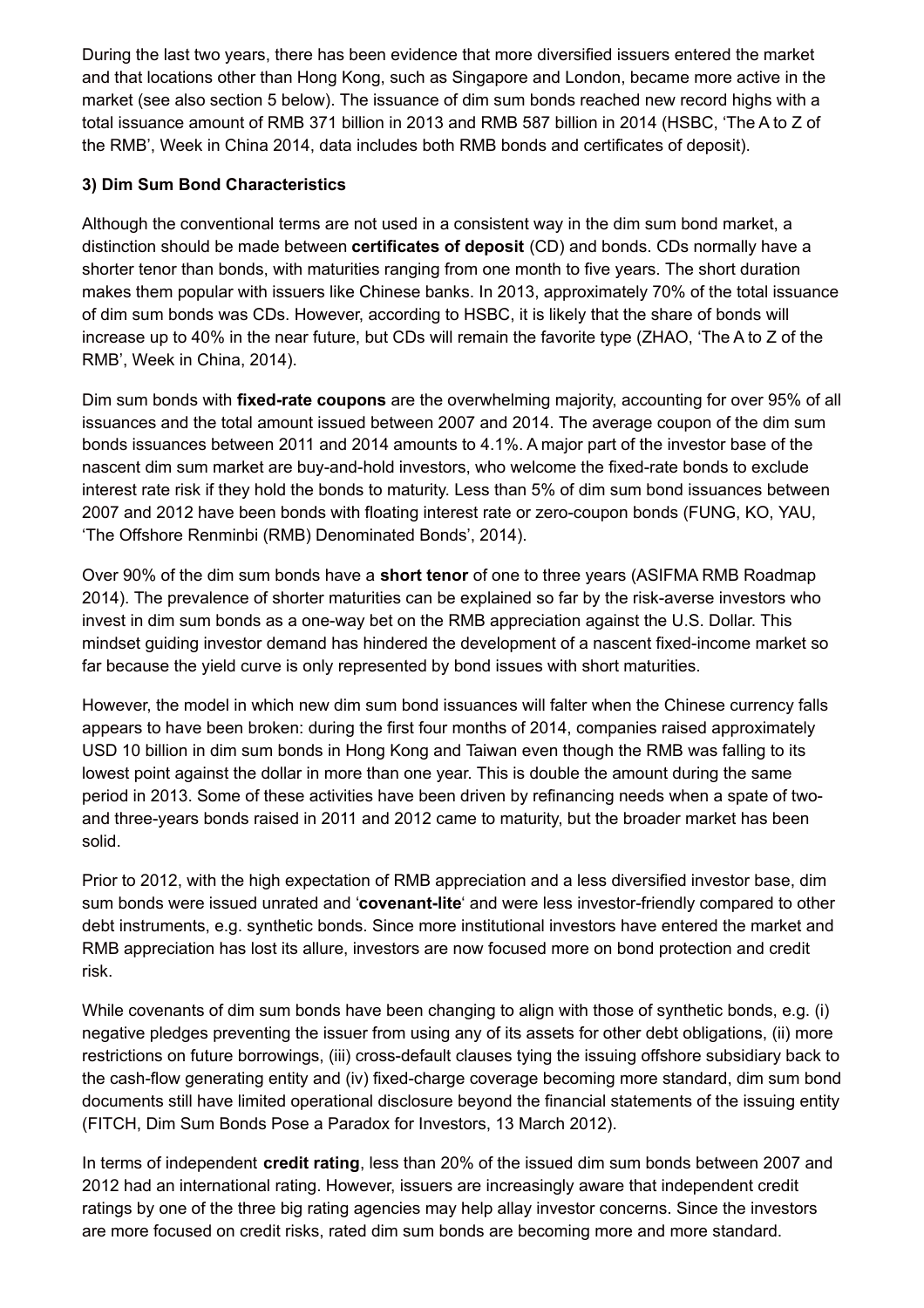Although dim sum bond investors normally hold their bonds until maturity and trading on the secondary market is rare, some dim sum bonds (130 out of 800 issues between 2007 and 2012) are **listed on exchanges globally** to attract investors who prefer disclosure requirements and monitoring from exchanges. While Singapore and Hong Kong have the most listings of dim sum bonds, Luxembourg, London and Frankfurt are also popular with issuers to attract more European investors. At the end of June 2014, SIX Swiss Exchange Ltd. became another platform for dim sum bonds when it announced the listing of its first RMB denominated bond issued by China Construction Bank.

## **4) Motivation for Issuers and Investors**

There are several reasons for issuers raising funds in the dim sum bond market. Since Chinese companies can get access to both offshore RMB denominated (CNH exchange rate) and mainland (CNY exchange rate) market by issuing dim sum bonds and 'panda bonds' (bonds issued in mainland china) respectively, they can take advantage of the resulting opportunities for cross-border arbitrage.

Further reasons to raise funds in the dim sum bond market could include hedging RMB operating expenses as well as lowering the cost of borrowing compared to the higher cost on the Chinese mainland market. Finally, RMB appreciation potential and increasing demand of global investors who look for diversification of their investment portfolio can further encourage issuers to tap into the dim sum bond market.

Order books indicate that more than 50% of the investors in dim sum bonds were either commercial banks or private banks between 2007 and 2012. Another third are funds and asset managers. In terms of geography, the major holders of dim sum bonds are investors based in Asia, since Hong Kong and Singapore are the key CNH markets and major sources of offshore RMB liquidity.

In a recent survey by the Economist, 200 senior executives at institutional investors (split equally between firms headquartered in mainland China and those based elsewhere) were asked why they were gaining exposure in the dim sum bond market; the main reasons mentioned were currency appreciation and yields (The Economist, 'Renminbi rising, Onshore and offshore perspectives on Chinese financial liberalization', 2014). A 2.7% appreciation between end of 2012 and the start of 2014 and yields around 4% make the product an attractive proposition. Although investors realized in the first months of 2014 that RMB appreciation is not only a one-way story, participants expect that the trend of further RMB strength will continue over the next several years.

Additional reasons for investors to tap into the dim sum bond market are cross border arbitrage, market positioning and portfolio diversification.

## **5) The rise of RMB Offshore Centers Globally**

With the appointments of the clearing banks for Frankfurt (Bank of China), London (China Construction Bank), Seoul (Bank of Communications), Paris (Bank of China) and Luxembourg (Industrial and Commercial Bank of China) by PBoC in the second half of 2014, it is becoming increasingly apparent that PBoC is seeking to accelerate the RMB internationalization process through the creation of a global network of offshore RMB clearing banks, currency swap agreements and related regulatory underpinnings that handle RMB transactions.

With regards to Europe, the continent is well positioned to play a major role for offshore RMB activities and in particular in the dim sum bond market. In terms of geography, Europe has a time zone advantage as a mid-point between Asia and North America and could act as connection point e.g. to the African market. With its highly developed financial centres, its investor pool and its historical trade ties with China, Europe has good arguments for becoming a center for RMB.

Further, new dim sum bond listings on exchanges in Luxembourg, London and Frankfurt earlier this year spurred competition between financial centers to be the Chinese currency's European hub. Thereby, each centre is playing to its strengths in the development of RMB hubs.